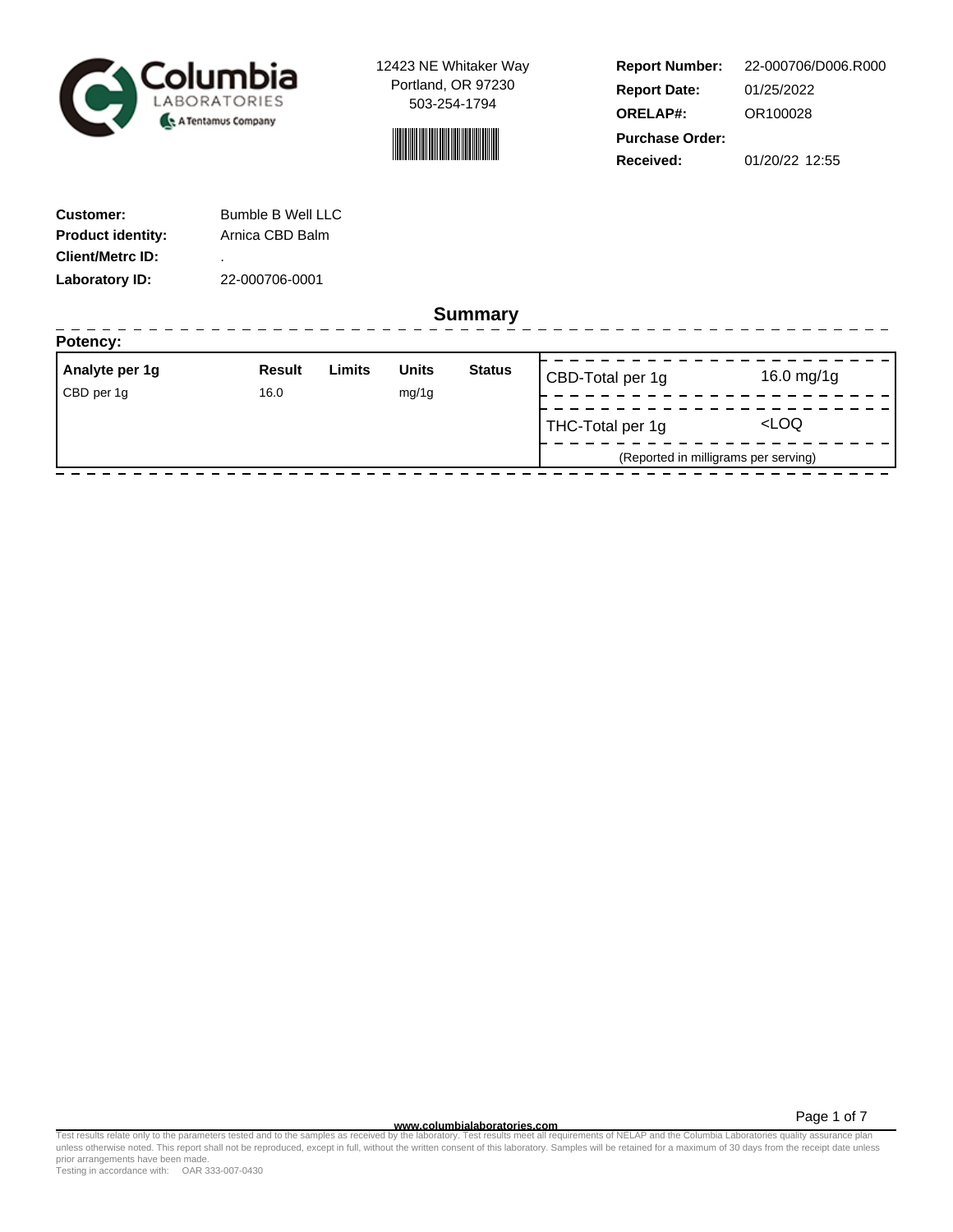



| <b>Report Number:</b>  | 22-000706/D006.R000 |  |  |  |
|------------------------|---------------------|--|--|--|
| <b>Report Date:</b>    | 01/25/2022          |  |  |  |
| <b>ORELAP#:</b>        | OR100028            |  |  |  |
| <b>Purchase Order:</b> |                     |  |  |  |
| <b>Received:</b>       | 01/20/22 12:55      |  |  |  |

| <b>Bumble B Well LLC</b> |
|--------------------------|
| Arnica CBD Balm          |
|                          |
|                          |
| 22-000706-0001           |
| Nο                       |
| 19.6 °C                  |
| Client                   |
| 1 a                      |
|                          |

# **Sample Results**

| Potency per 1g                      |         | Method J AOAC 2015 V98-6 (mod) Units mg/se Batch: 2200665 |            | Analyze: 1/25/22 2:43:00 PM |
|-------------------------------------|---------|-----------------------------------------------------------|------------|-----------------------------|
| Analyte                             | Result  | Limits<br><b>Units</b>                                    | <b>LOQ</b> | <b>Notes</b>                |
| CBC per 1g <sup>t</sup>             | $<$ LOQ | mg/1g                                                     | 0.0312     |                             |
| CBC-A per 1g <sup>t</sup>           | $<$ LOQ | mg/1g                                                     | 0.0312     |                             |
| CBC-Total per 1g <sup>t</sup>       | $<$ LOQ | mg/1g                                                     | 0.0586     |                             |
| CBD per 1g                          | 16.0    | mg/1g                                                     | 3.12       |                             |
| CBD-A per 1g                        | $<$ LOQ | mg/1g                                                     | 0.0312     |                             |
| CBD-Total per 1g                    | 16.0    | mg/1g                                                     | 3.15       |                             |
| CBDV per 1g <sup>t</sup>            | $<$ LOQ | mg/1g                                                     | 0.0312     |                             |
| CBDV-A per 1g <sup>t</sup>          | $<$ LOQ | mg/1g                                                     | 0.0312     |                             |
| CBDV-Total per 1g <sup>+</sup>      | $<$ LOQ | mg/1g                                                     | 0.0582     |                             |
| CBE per 1g <sup>t</sup>             | $<$ LOQ | mg/1g                                                     | 0.0312     |                             |
| CBG per 1g <sup>t</sup>             | $<$ LOQ | mg/1g                                                     | 0.0312     |                             |
| CBG-A per 1g <sup>t</sup>           | $<$ LOQ | mg/1g                                                     | 0.0312     |                             |
| CBG-Total per 1g <sup>t</sup>       | $<$ LOQ | mg/1g                                                     | 0.0582     |                             |
| CBL per 1g <sup>t</sup>             | $<$ LOQ | mg/1g                                                     | 0.0312     |                             |
| CBL-A per 1g <sup>t</sup>           | $<$ LOQ | mg/1g                                                     | 0.0312     |                             |
| CBL-Total per 1g <sup>t</sup>       | $<$ LOQ | mg/1g                                                     | 0.0586     |                             |
| CBN per 1g                          | $<$ LOQ | mg/1g                                                     | 0.0312     |                             |
| CBT per 1g <sup>t</sup>             | $<$ LOQ | mg/1g                                                     | 0.0312     |                             |
| $\Delta$ 8-THCV per 1g <sup>t</sup> | $<$ LOQ | mg/1g                                                     | 0.0312     |                             |
| $\Delta$ 8-THC per 1g <sup>+</sup>  | $<$ LOQ | mg/1g                                                     | 0.0312     |                             |
| ∆9-THC per 1g                       | $<$ LOQ | mg/1g                                                     | 0.0312     |                             |
| exo-THC per 1g <sup>t</sup>         | $<$ LOQ | mg/1g                                                     | 0.0312     |                             |
| THC-A per 1g                        | $<$ LOQ | mg/1g                                                     | 0.0312     |                             |
| THC-Total per 1g                    | $<$ LOQ | mg/1g                                                     | 0.0586     |                             |
| THCV per 1g <sup>t</sup>            | $<$ LOQ | mg/1g                                                     | 0.0312     |                             |
| THCV-A per 1g <sup>t</sup>          | $<$ LOQ | mg/1g                                                     | 0.0312     |                             |
| THCV-Total per 1g <sup>+</sup>      | $<$ LOQ | mg/1g                                                     | 0.0586     |                             |
| Total Cannabinoids per 1g           | 16.0    | mg/1g                                                     |            |                             |

**WWW.columbialaboratories.com**<br>unless otherwise noted. This report shall not be reproduced, except in full, without the written consent of this laboratory. Samples will be retained for a maximum of 30 days from the receipt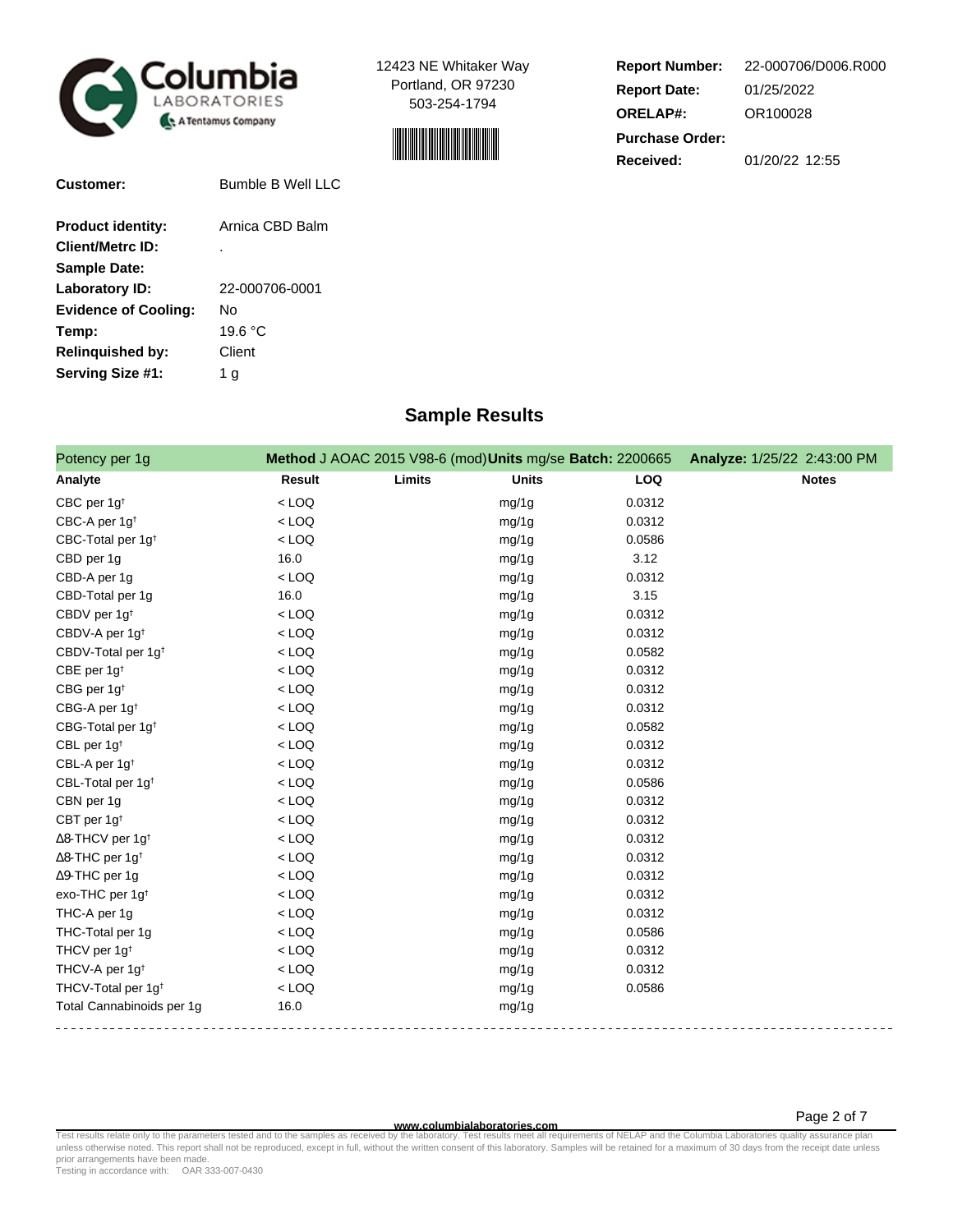



**Report Number: Report Date: ORELAP#:** 01/25/2022 OR100028 **Received:** 01/20/22 12:55 **Purchase Order:** 22-000706/D006.R000

These test results are representative of the individual sample selected and submitted by the client.

## **Abbreviations**

 **Limits:** Action Levels per OAR-333-007-0400, OAR-333-007-0210, OAR-333-007-0220, CCR title 16-division 42. BCC-section 5723

**Limit(s) of Quantitation (LOQ):** The minimum levels, concentrations, or quantities of a target variable (e.g., target analyte) that can be reported with a specified degree of confidence.

† = Analyte not NELAP accredited.

# **Units of Measure**

 $q = \text{Gram}$  mg/1g = Milligram per 1g % = Percentage of sample % wt =  $\mu$ g/g divided by 10,000

Approved Signatory

Derrick Tanner General Manager

**www.columbialaboratories.com**

Page 3 of 7

Test results relate only to the parameters tested and to the samples as received by the laboratory. Test results meet all requirements of NELAP and the Columbia Laboratories quality assurance plan<br>unless otherwise noted. T prior arrangements have been made.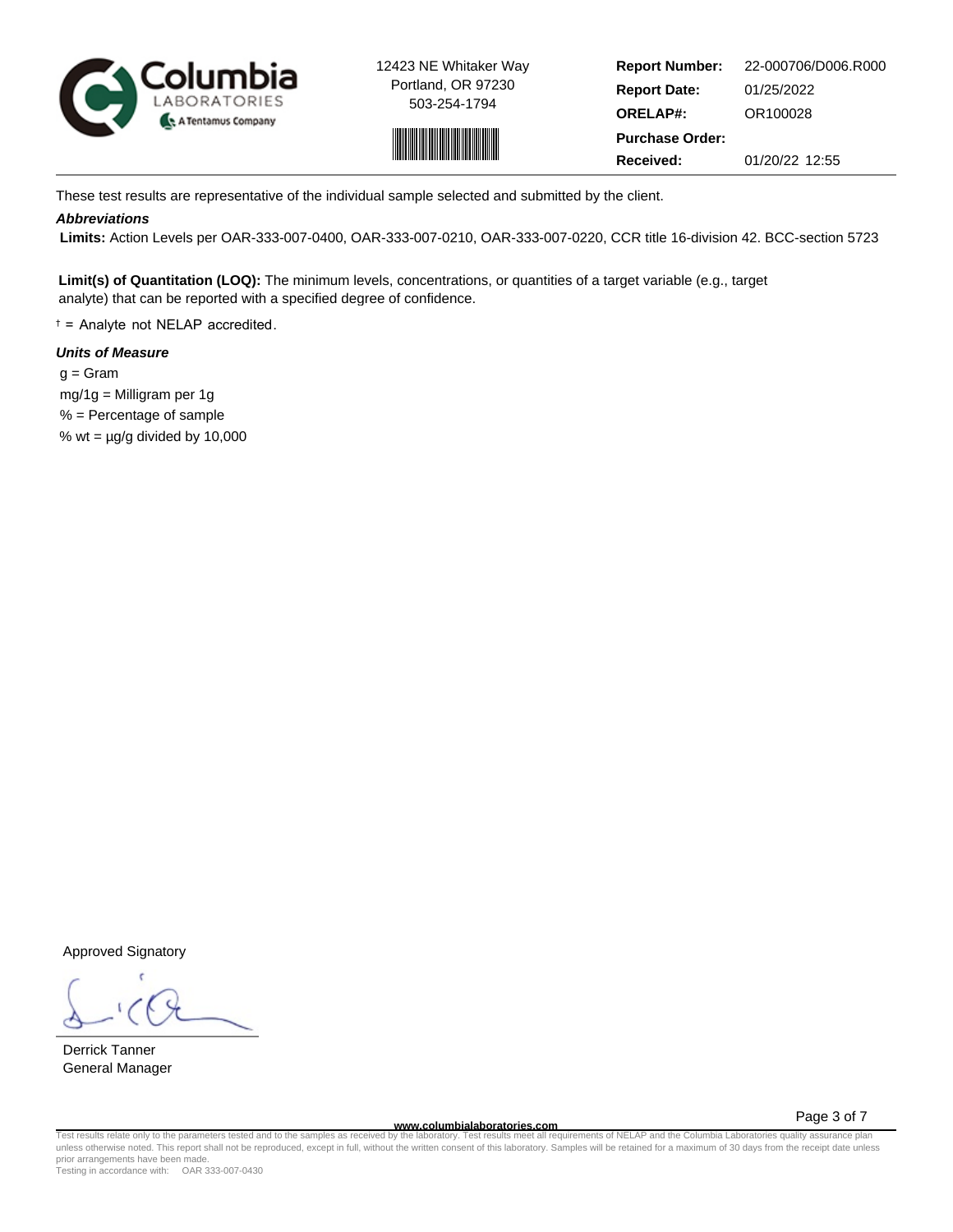



#### **Report Number: Report Date: ORELAP#:** 01/25/2022 OR100028 22-000706/D006.R000

**Purchase Order:**

**Received:** 01/20/22 12:55

| iolumbia            |
|---------------------|
| <b>LABORATORIES</b> |
| A Tentamus Company  |

| Hemp & Cannabis: Usable / Extract / Finished Product |  |  |  |  |  |
|------------------------------------------------------|--|--|--|--|--|
| <b>Chain of Custody Record</b>                       |  |  |  |  |  |
| ORELAP ID: OR100028 ANAB ISO 17025 ID: AT-1508       |  |  |  |  |  |

Document Control ID: 2832 Revision: 5 Effective: 01/04/2022

Company: Bumble B. Well, LLC **Analysis Requested** PO Number: Project ID: Contact: Jessica Jasik Batch ID: Address: PO Box 87562 Sampled by City: Vancouver State: WA Zip Code: 98687 **Custom Reporting:** Z Email Results: jessica@bumblebwell.com Source Material:  $\boxtimes$  - Ind. Hemp product |  $\Box$  - Rec. Cannabis ⊠ Ph: (360) - 513-7314 Reporting Type:  $\square$  - Compliance |  $\square$  - R&D Billing Contact (if different) Report to: □ - METRC | □ - ODA | □ - USDA |  $\square$  - Other: Name: Jessica Jasik Email: jessica@bumblebwell.com Address: 16019 NE 14th Circle Turnaround time (TAT - Business Days):<br> $\boxtimes$  - 5BD  $\downarrow$  - 3BD\*  $\parallel$   $\Box$  - 2BD\*<br>\*Check for availability State: WA Zip: 98684 City: Vancouver Ph: (360) - 513-7314 Potency Potency Potency Potency Potency Potency Potency Potency Material Weight Sample Comments/Metrc ID Lab ID **Client Sample Identification** date Type <sup>+</sup> (Units) 01/20/22  $202$ Arnica CBD Balm Please do mg/gram  $202$  $01/20/22$ Flower CBD Balm Х 01/20/22  $X$ 30grants CBD AM Fruit Chews  $01/20/22$ 32 grams CBD PM Fruit Chews 32.6 grams **CBN Fruit Chews** 01/20/22  $X$  $01/20/22$  $102$ Pet Tincture 01/20/22  $X$  $102$ Human Tincture Paw CBD Balm 01/20/22 Toz Signature - Relinquished By: Date Time Signature - Received By: Date Time Lab Use Only: or Elient drop off □ Shipped Via:  $2022$ DS  $12:55$  $12.55$ 20/22 Evidence of cooling:  $\square$  Yes  $\square$   $\overline{\text{R}}$  O - Temp (°C):  $\sqrt{9}$ ,  $\sqrt{9}$ Sample in good condition *LYes* | □ No Payment: □ Cash | □ Check | EDCC | □ Net: 62040 R  $PAID$ Prelog storage:

 $4960$  Ds 1/20/22  $640$ 

† - Material Type Codes: Plant Material (P) ; Isolate (i) ; Concentrate/Extract (C); Tincture/Topical (T); Edible (E); Beverage (B); Vapor Product (V)

Samples submitted to Columbia Laboratories with testing requirements constitute an agreement for services in accordance with the current terms of service associated with this COC. By signing "Relinquished by" you are the 12423 NE Whitaker Way P: (503) 254-1794 | Fax: (503) 254-1452 Page of www.columbialaboratories.com Portland, OR 97230 info@columbialaboratories.com

**www.columbialaboratories.com**

Test results relate only to the parameters tested and to the samples as received by the laboratory. Test results meet all requirements of NELAP and the Columbia Laboratories quality assurance plan<br>unless otherwise noted. T prior arrangements have been made.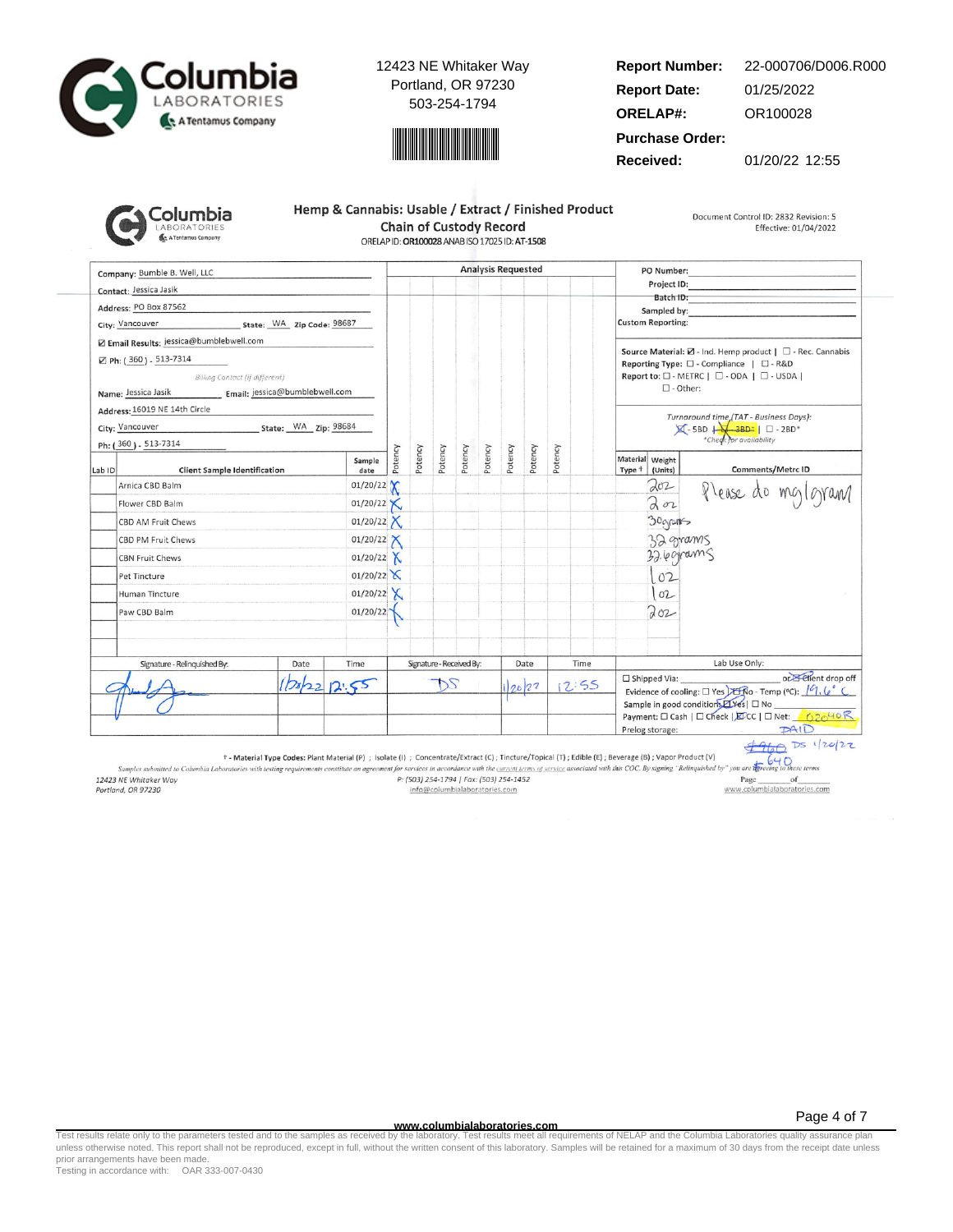



**Report Number: Report Date: ORELAP#:** 01/25/2022 OR100028 **Purchase Order:** 22-000706/D006.R000

**Received:** 01/20/22 12:55

Revision: 1 Document ID: 7148

Legacy ID: Worksheet Validated 04/20/2021

| Laboratory Quality Control Results |                                                |              |               |         |                               |            |              |
|------------------------------------|------------------------------------------------|--------------|---------------|---------|-------------------------------|------------|--------------|
|                                    | JAOAC2015 V98-6<br>Batch ID: 2200633 / 2200665 |              |               |         |                               |            |              |
| Laboratory Control Sample          |                                                |              |               |         |                               |            |              |
| Analyte                            | <b>Result</b>                                  | <b>Spike</b> | Units         | $%$ Rec | Limits                        | Evaluation | <b>Notes</b> |
| <b>GBDVA</b>                       | 0.00897                                        | 0.01         | %             | 89.7    | 85.0<br>115<br>L,             | Acceptable |              |
| <b>CBDV</b>                        | 0.0102                                         | 0.01         | ℀             | 102     | 85.0<br>115                   | Acceptable |              |
| ŒE                                 | 0.00950                                        | 0.01         | ℀             | 95.0    | 85.0<br>115                   | Acceptable |              |
| <b>CBDA</b>                        | 0.0102                                         | 0.01         | %             | 102     | 85.0<br>115<br>÷,             | Acceptable |              |
| <b>CBGA</b>                        | 0.00906                                        | 0.01         | %             | 90.6    | 85.0<br>115<br>$\overline{a}$ | Acceptable |              |
| ŒG                                 | 0.00927                                        | 0.01         | %             | 92.7    | 85.0<br>115<br>÷,             | Acceptable |              |
| <b>CBD</b>                         | 0.0102                                         | 0.01         | %             | 102     | 85.0<br>115<br>٠              | Acceptable |              |
| <b>THCV</b>                        | 0.00931                                        | 0.01         | %             | 93.1    | 85.0<br>115<br>٠              | Acceptable |              |
| d8THCV                             | 0.00924                                        | 0.01         | %             | 92.4    | 85.0<br>115<br>$\blacksquare$ | Acceptable |              |
| <b>THCVA</b>                       | 0.00883                                        | 0.01         | %             | 88.3    | 85.0<br>115<br>$\blacksquare$ | Acceptable |              |
| QВИ                                | 0.0101                                         | 0.01         | %             | 101     | 85.0<br>115<br>$\blacksquare$ | Acceptable |              |
| exo-THC                            | 0.00888                                        | 0.01         | %             | 88.8    | 85.0<br>115<br>$\blacksquare$ | Acceptable |              |
| d9THC                              | 0.00966                                        | 0.01         | %             | 96.6    | 85.0<br>115<br>$\blacksquare$ | Acceptable |              |
| d8THC                              | 0.00917                                        | 0.01         | %             | 91.7    | 85.0<br>115<br>÷,             | Acceptable |              |
| ŒL                                 | 0.00870                                        | 0.01         | %             | 87.0    | 85.0<br>115<br>÷,             | Acceptable |              |
| ŒС                                 | 0.00945                                        | 0.01         | %             | 94.5    | 85.0<br>115<br>÷,             | Acceptable |              |
| HCA                                | 0.00962                                        | 0.01         | %             | 96.2    | 85.0<br>115<br>$\blacksquare$ | Acceptable |              |
| <b>CBCA</b>                        | 0.00941                                        | 0.01         | ℀             | 94.1    | 85.0<br>115<br>$\blacksquare$ | Acceptable |              |
| œГ∀                                | 0.00952                                        | 0.01         | %             | 95.2    | 85.0<br>115<br>÷,             | Acceptable |              |
| Œ                                  | 0.0111                                         | 0.01         | $\frac{0}{c}$ | 111     | 85.0<br>115                   | Acceptable |              |

### Method Blank

| Analyte      | Result | LOQ   | <b>Units</b>             | Limits  | Evaluation | <b>Notes</b> |
|--------------|--------|-------|--------------------------|---------|------------|--------------|
| <b>CBDVA</b> | ĝ      | 0.003 | %                        | < 0.003 | Acceptable |              |
| <b>GBDV</b>  | ⊲rœ    | 0.003 | %                        | < 0.003 | Acceptable |              |
| <b>GBE</b>   | ĝ      | 0.003 | %                        | < 0.003 | Acceptable |              |
| <b>CBDA</b>  | ĝ      | 0.003 | %                        | < 0.003 | Acceptable |              |
| <b>CBGA</b>  | ĝ      | 0.003 | %                        | < 0.003 | Acceptable |              |
| œС           | ĝ      | 0.003 | %                        | < 0.003 | Acceptable |              |
| œО           | ⊲rœ    | 0.003 | $\overline{\mathscr{C}}$ | < 0.003 | Acceptable |              |
| THCV         | ĝ      | 0.003 | %                        | < 0.003 | Acceptable |              |
| d8THCV       | ĝ      | 0.003 | %                        | < 0.003 | Acceptable |              |
| <b>THCVA</b> | ĝ      | 0.003 | %                        | < 0.003 | Acceptable |              |
| œм           | ĝ      | 0.003 | %                        | < 0.003 | Acceptable |              |
| exo-THC      | ⊲rœ    | 0.003 | %                        | < 0.003 | Acceptable |              |
| d9THC        | ĝ      | 0.003 | %                        | < 0.003 | Acceptable |              |
| d8THC        | ĝ      | 0.003 | %                        | < 0.003 | Acceptable |              |
| Œ            | ĝ      | 0.003 | %                        | < 0.003 | Acceptable |              |
| œС           | ĝ      | 0.003 | %                        | < 0.003 | Acceptable |              |
| <b>THCA</b>  | ĝ      | 0.003 | %                        | < 0.003 | Acceptable |              |
| <b>CBCA</b>  | ĝ      | 0.003 | %                        | < 0.003 | Acceptable |              |
| <b>CBLA</b>  | ĝ      | 0.003 | $\overline{\gamma_{c}}$  | < 0.003 | Acceptable |              |
| <b>CBT</b>   | ĝ      | 0.003 | %                        | < 0.003 | Acceptable |              |

Abbreviations

ND- NoneDetected at or above MRL

RPD- Relative Percent Difference

LOQ- Limit of Quantitation

Units of Measure:

%- Percent

www.columbialaboratories.com<br>Test results relate only to the parameters tested and to the samples as received by the laboratories metall requirements of NELAP and the Columbia Laboratories quality assurance plan<br>unless oth prior arrangements have been made.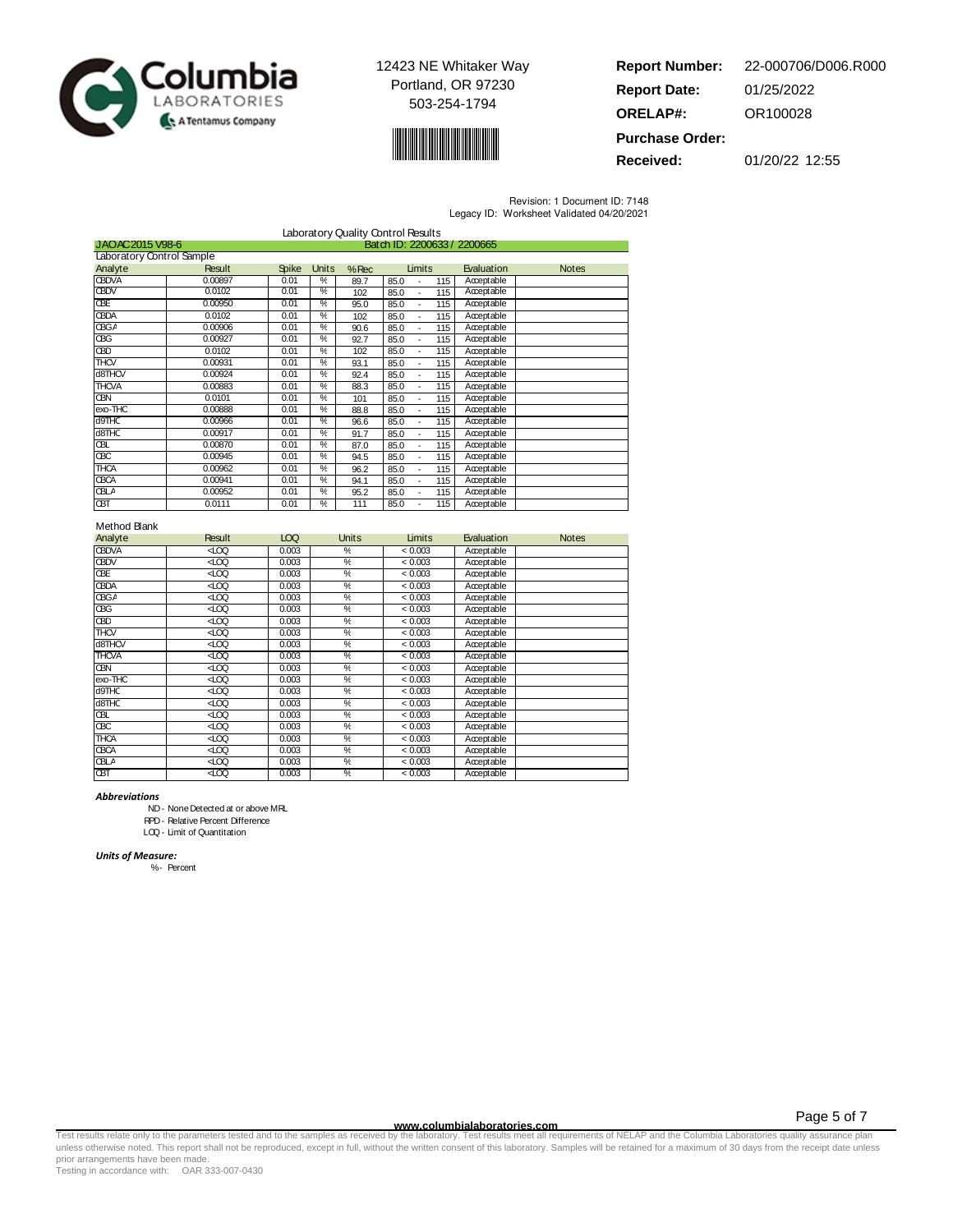



| <b>Report Number:</b>  | 22-000706/D006.R000 |
|------------------------|---------------------|
| <b>Report Date:</b>    | 01/25/2022          |
| <b>ORELAP#:</b>        | OR100028            |
| <b>Purchase Order:</b> |                     |

**Received:** 01/20/22 12:55

Revision: 1 Document ID: 7148 Legacy ID: Worksheet Validated 04/20/2021

|                                                |               |               |       |       |            | Laboratory Quality Control Results |            |              |
|------------------------------------------------|---------------|---------------|-------|-------|------------|------------------------------------|------------|--------------|
| Batch ID: 2200633 / 2200665<br>JAOAC2015 V98-6 |               |               |       |       |            |                                    |            |              |
| Sample Duplicate                               |               |               |       |       |            | Sample ID: 22-000706-0001          |            |              |
| Analyte                                        | <b>Result</b> | Org. Result   | LOQ   | Units | <b>RPD</b> | Limits                             | Evaluation | <b>Notes</b> |
| <b>CBDVA</b>                                   | ĝ             | ĝ             | 0.003 | %     | <b>NA</b>  | < 20                               | Acceptable |              |
| <b>GBDV</b>                                    | ĝ             | ĝ             | 0.003 | %     | <b>NA</b>  | < 20                               | Acceptable |              |
| ŒE                                             | ଏ ∕           | $rac{100}{2}$ | 0.003 | ℀     | NA.        | < 20                               | Acceptable |              |
| <b>CBDA</b>                                    | ĝ             | ĝ             | 0.003 | %     | <b>NA</b>  | < 20                               | Acceptable |              |
| <b>CBGA</b>                                    | ĝ             | ĝ             | 0.003 | %     | <b>NA</b>  | < 20                               | Acceptable |              |
| <b>CBG</b>                                     | ĝ             | ĝ             | 0.003 | %     | <b>NA</b>  | < 20                               | Acceptable |              |
| <b>GBD</b>                                     | 1.60          | 1.42          | 0.003 | %     | 11.6       | < 20                               | Acceptable |              |
| $\overline{T}$ HCV                             | ĝ             | ĝ             | 0.003 | %     | <b>NA</b>  | < 20                               | Acceptable |              |
| d8THCV                                         | ĝ             | ĝ             | 0.003 | %     | <b>NA</b>  | < 20                               | Acceptable |              |
| <b>THCVA</b>                                   | ĝ             | ĝ             | 0.003 | %     | <b>NA</b>  | < 20                               | Acceptable |              |
| QBN                                            | ĝ             | ĝ             | 0.003 | %     | <b>NA</b>  | < 20                               | Acceptable |              |
| exo-THC                                        | ĝ             | ĝ             | 0.003 | %     | <b>NA</b>  | < 20                               | Acceptable |              |
| d9THC                                          | ĝ             | ĝ             | 0.003 | %     | <b>NA</b>  | < 20                               | Acceptable |              |
| d8THC                                          | ĝ             | ĝ             | 0.003 | %     | <b>NA</b>  | < 20                               | Acceptable |              |
| Œ                                              | ĝ             | ĝ             | 0.003 | %     | <b>NA</b>  | < 20                               | Acceptable |              |
| ŒС                                             | ĝ             | ĝ             | 0.003 | %     | <b>NA</b>  | < 20                               | Acceptable |              |
| <b>THCA</b>                                    | ĝ             | ĝ             | 0.003 | %     | <b>NA</b>  | < 20                               | Acceptable |              |
| <b>CBCA</b>                                    | ⊲roo          | $rac{100}{2}$ | 0.003 | ℀     | <b>NA</b>  | < 20                               | Acceptable |              |
| <b>CBLA</b>                                    | ĝ             | ĝ             | 0.003 | %     | <b>NA</b>  | < 20                               | Acceptable |              |
| <b>CBT</b>                                     | ĝ             | ⊲roo          | 0.003 | %     | <b>NA</b>  | < 20                               | Acceptable |              |

#### Abbreviations

ND- NoneDetected at or above MRL

RPD- Relative Percent Difference

LOQ- Limit of Quantitation

R- Relative percent difference (RPD) outside control limit.

Q6 - Quality control outside QClimits. Data acceptable based on remaining QC. Units of Measure:

%- Percent

Page 6 of 7

www.columbialaboratories.com<br>Test results relate only to the parameters tested and to the samples as received by the laboratories metall requirements of NELAP and the Columbia Laboratories quality assurance plan<br>unless oth prior arrangements have been made.